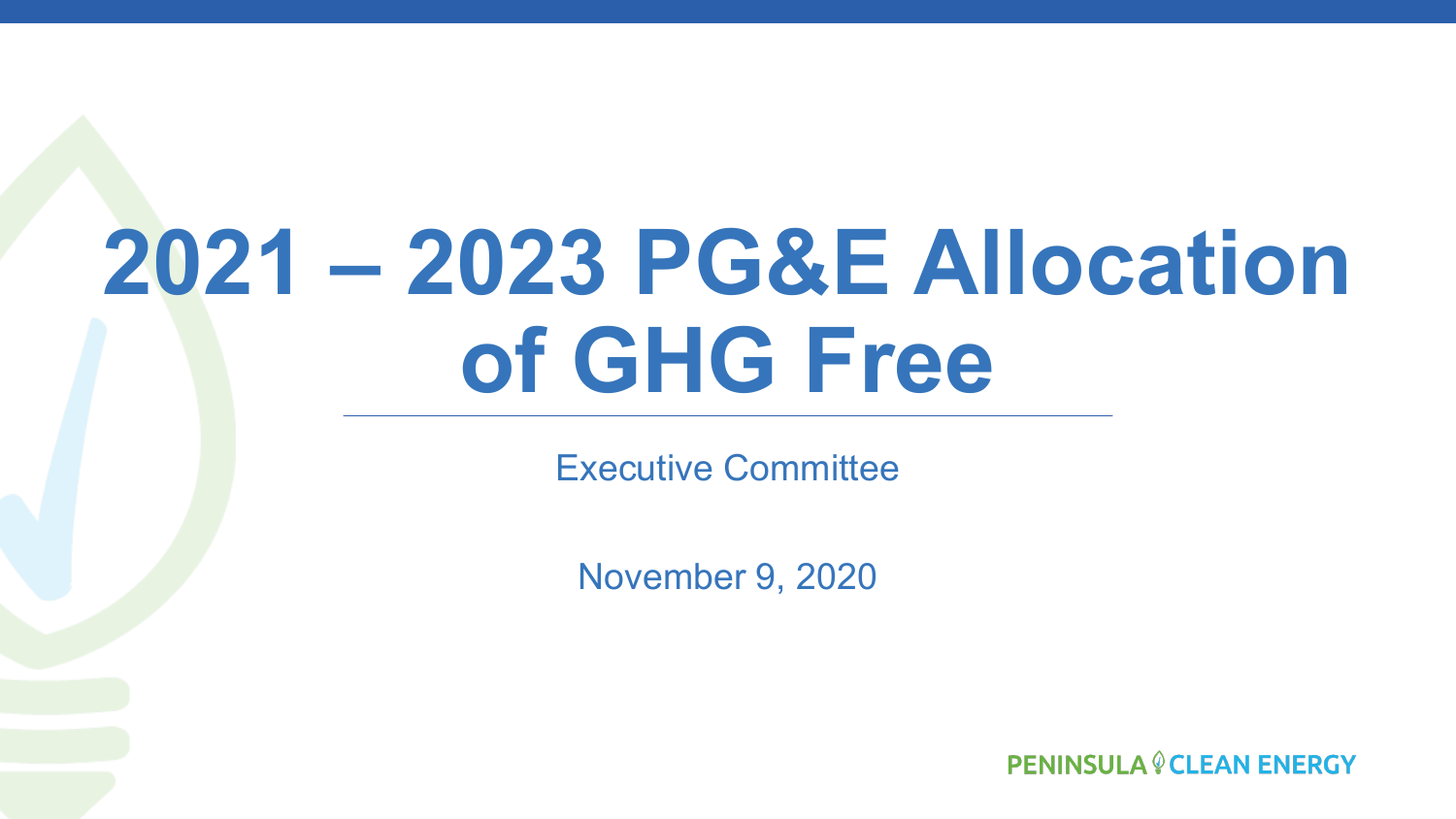# **Agenda**

- Background Overall Financial Projection **History**
- GHG-Free Targets and Status
- Cost Impact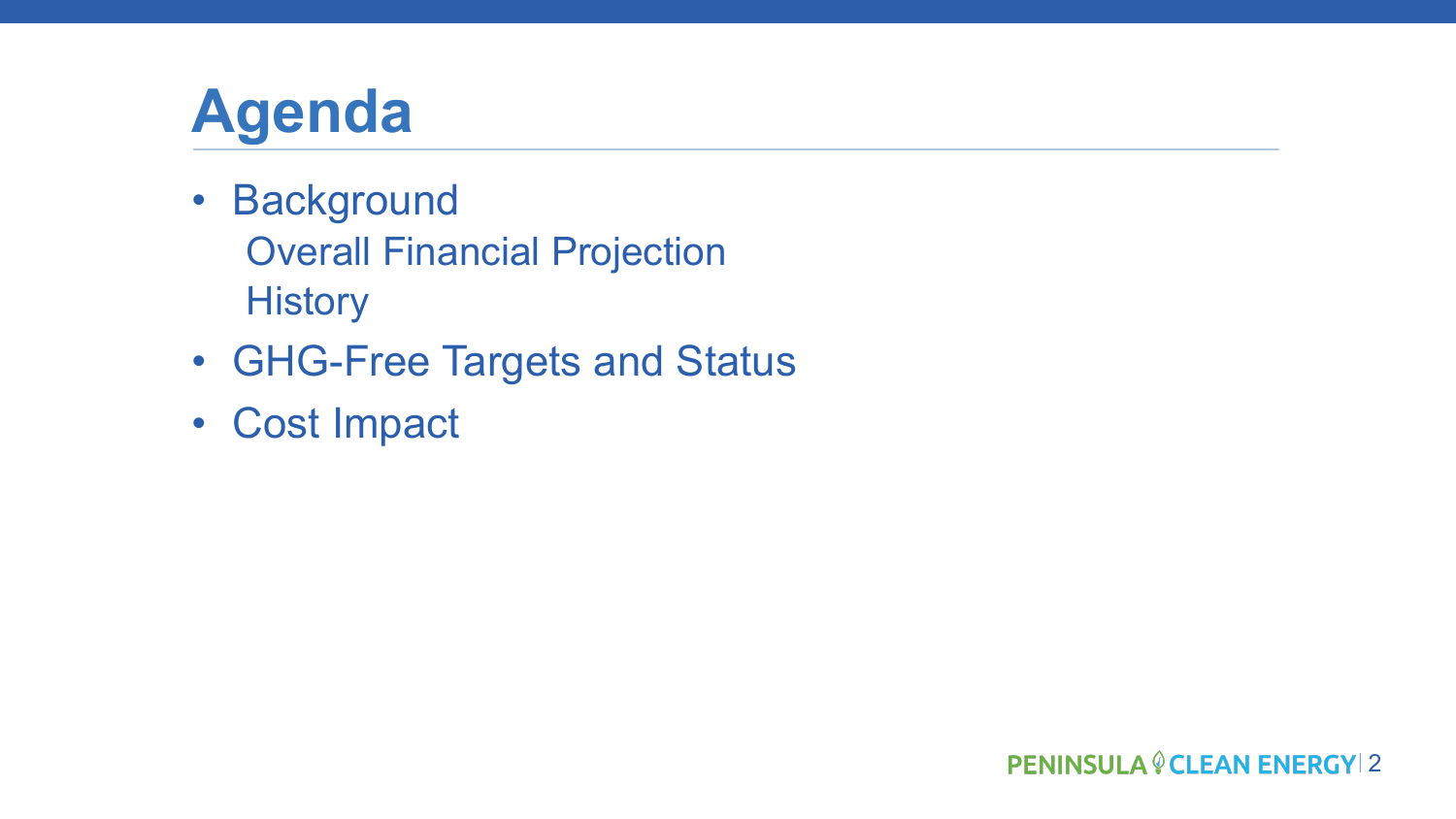• Overall Financial Projection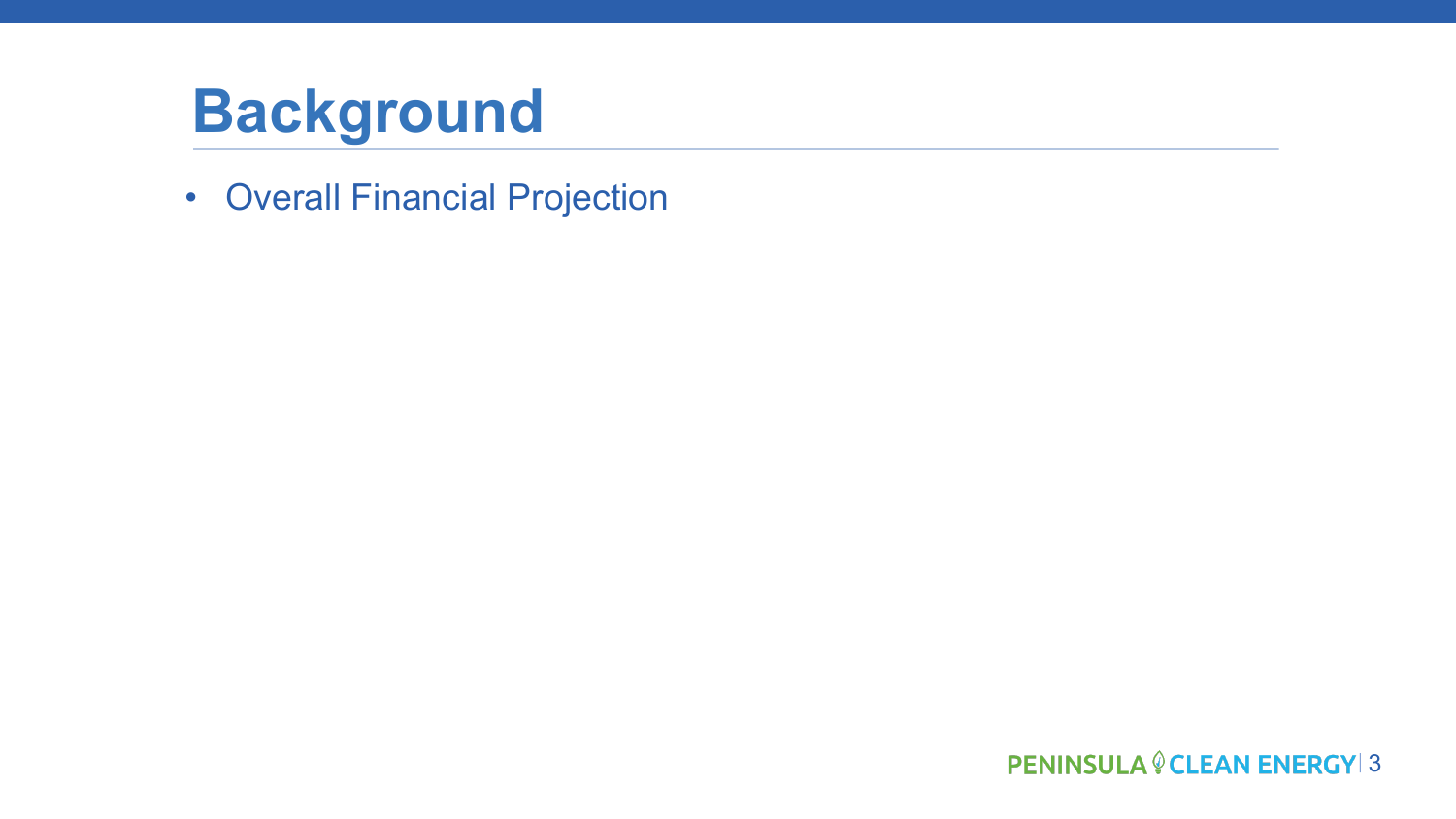- PG&E owns or contracts for GHG free energy including large hydro and nuclear resources
- In 2018, 13% of PG&E's supply was from large hydro and 34% from nuclear
- PG&E is able to count these resources to meet or exceed their GHG-free targets
- CCA customers pay for these resources through the PCIA
- CCAs are not currently able to claim and count the benefit of these resources for their customers on Power Content Labels or in connection with other GHG reporting
- Over the longer term, this will be addressed through the PCIA proceeding – expected in 2021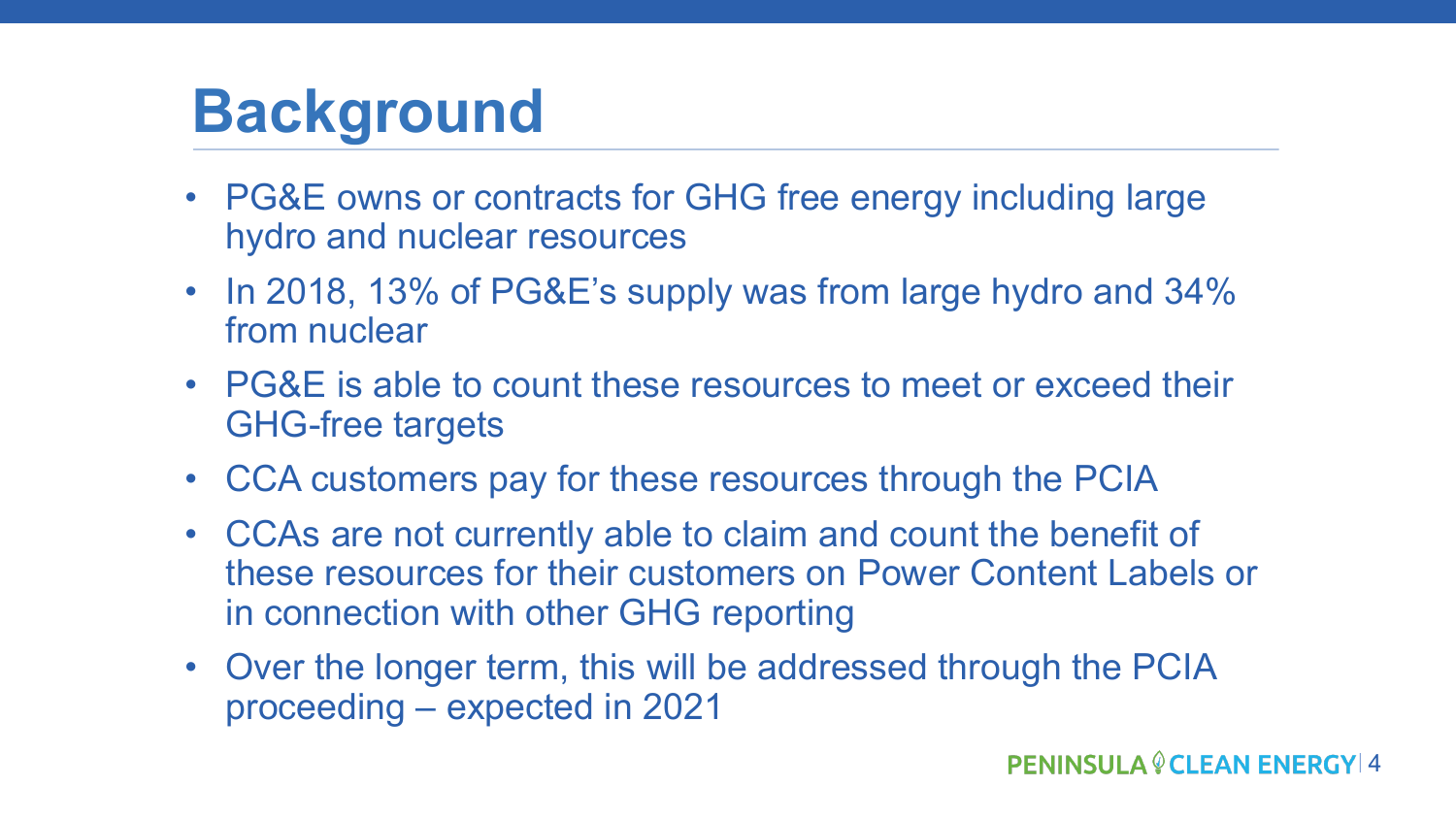- In 2019, PG&E filed an Advice Letter proposing to allocate large hydro and nuclear to all load serving entities (LSEs) in PG&E's territory based on a load ratio share
- This applied for 2020 only
- Each LSE had the option to accept each resource allocation separately
	- o i.e. can accept allocation of large hydro but not nuclear, or can accept nuclear but not large hydro, or can accept both
- Volume of resource allocation is established based on actual generation
	- o Rejecting a resource allocation does not impact the volumes you receive for the resource you accept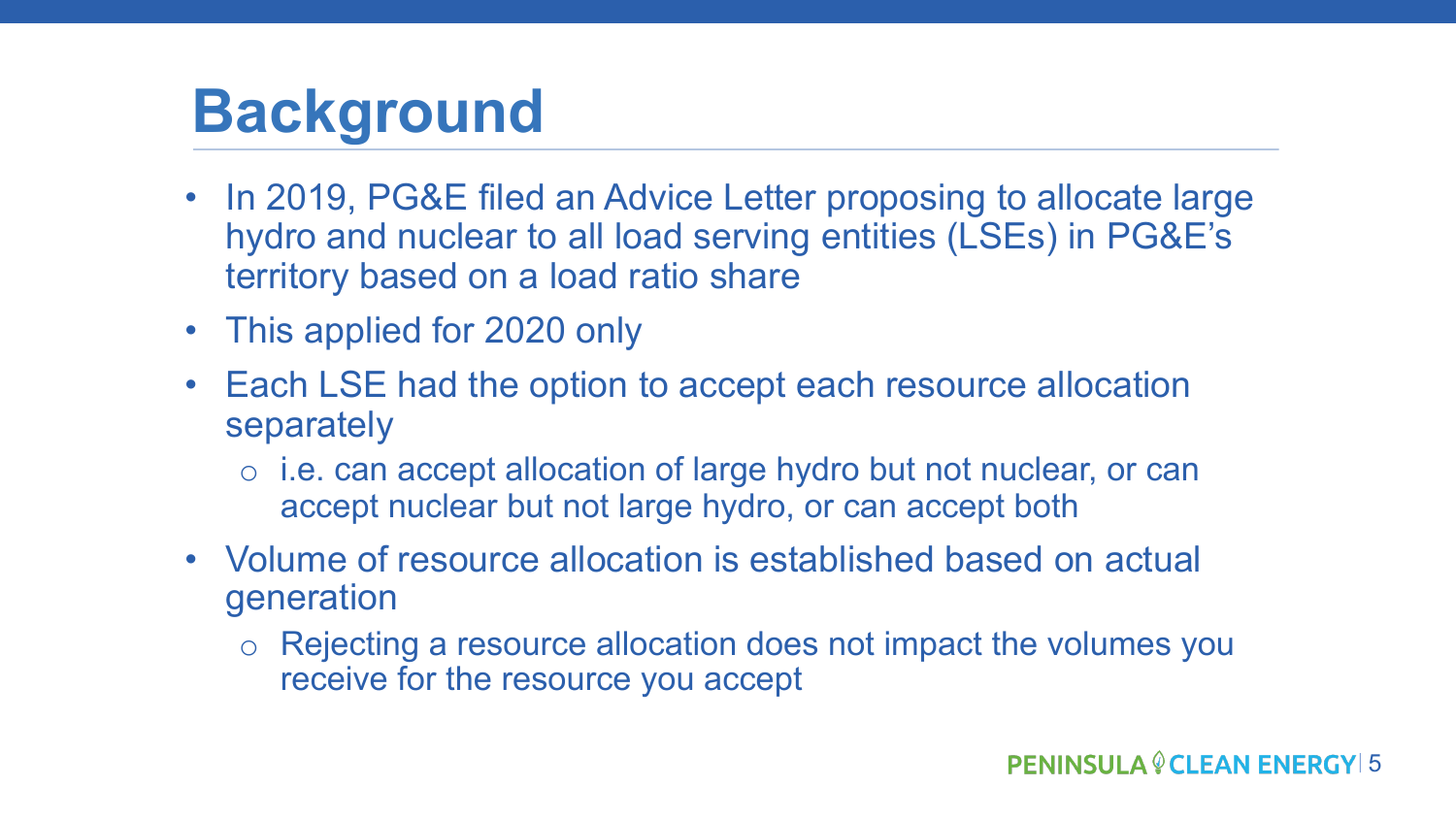- The Advice Letter was ultimately approved by the CPUC
- Based on PCE board direction, in June 2020, Peninsula Clean Energy signed an agreement with PG&E to accept hydro allocations only for June 15, 2020 through December 31, 2020
- Expect allocations of 90,000 105,000 MWh based on historical generation from the facilities allocated
- Actual allocations will depend on actual generation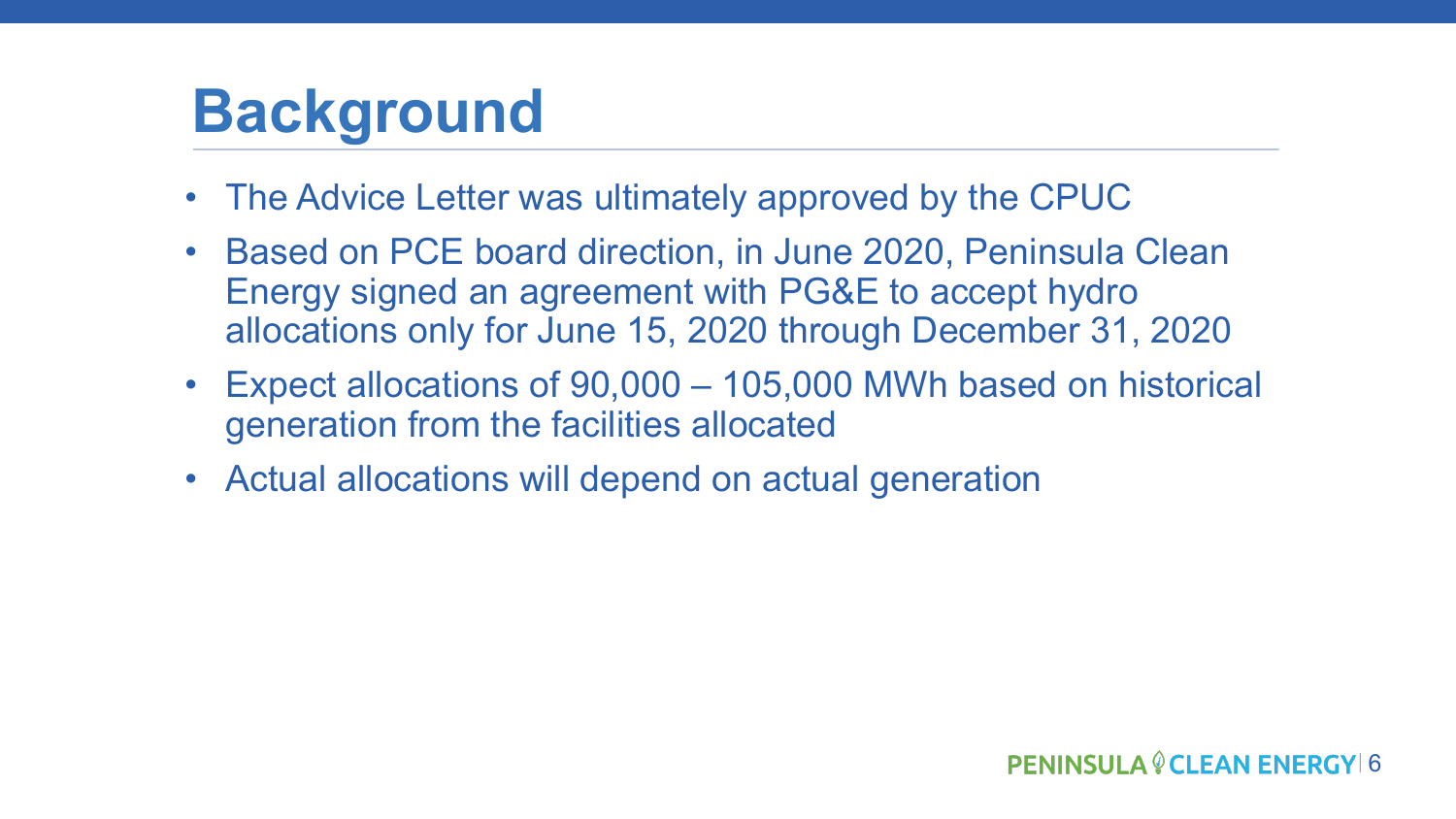# **2021 – 2023 Allocations**

- In August 2020, PG&E filed an Advice Letter to extend this allocation process through 2021 and potentially for 2022 – 2023 at PG&E's discretion
	- o For 2022 and 2023, PG&E would need to submit, by Dec 31 of the preceding year, a Tier 1 advice letter, which is the lowest tier and advice letters are considered "effective pending disposition"
	- o Longer term allocation has not yet been provided through the PCIA proceeding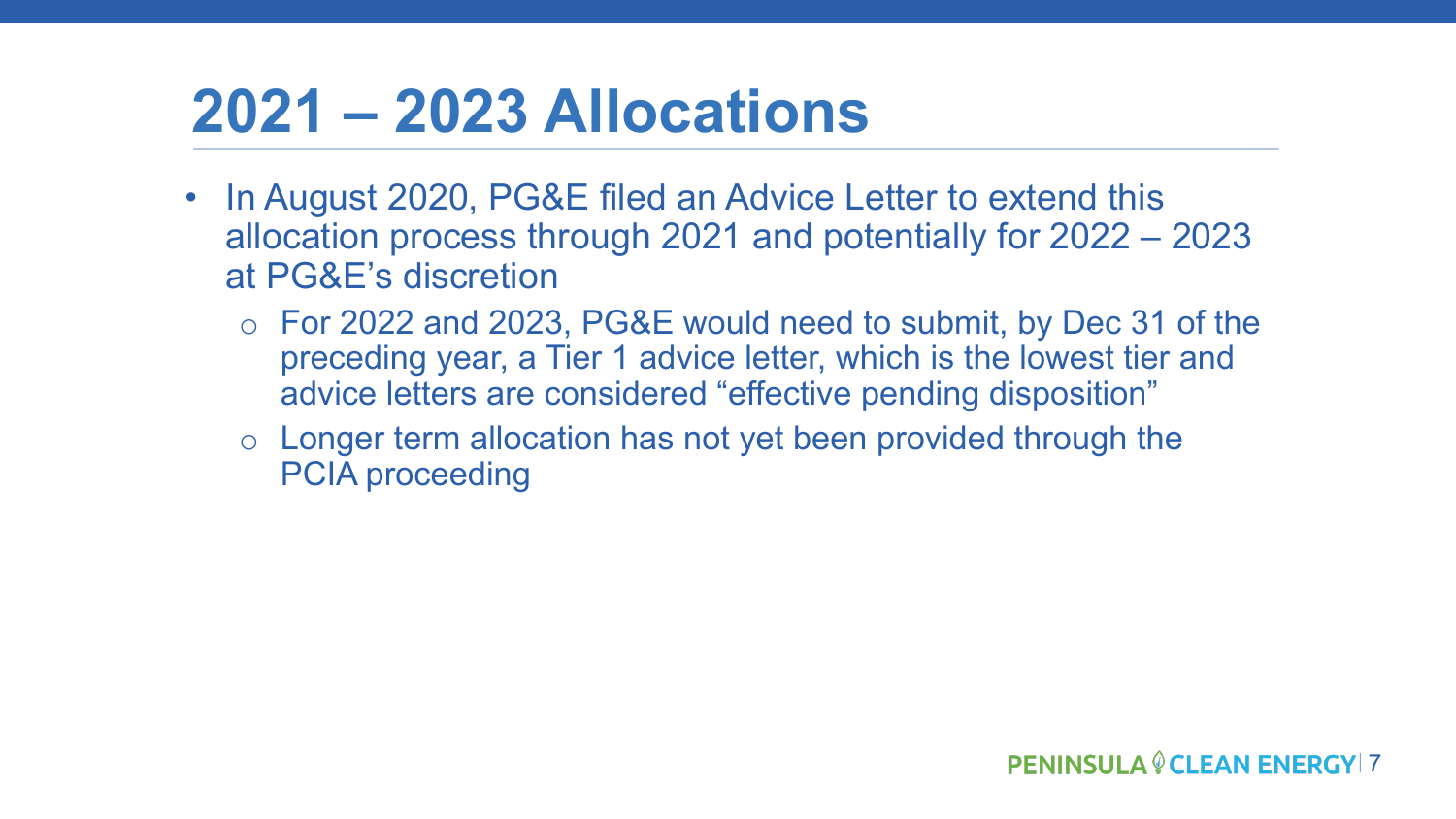### **2021 – 2023 Product Targets**

|                 | 2021 | 2022   | 2023 |
|-----------------|------|--------|------|
| Renewable       | 60%  | 70%    | 80%  |
| <b>GHG-Free</b> | 40%  | $30\%$ | 20%  |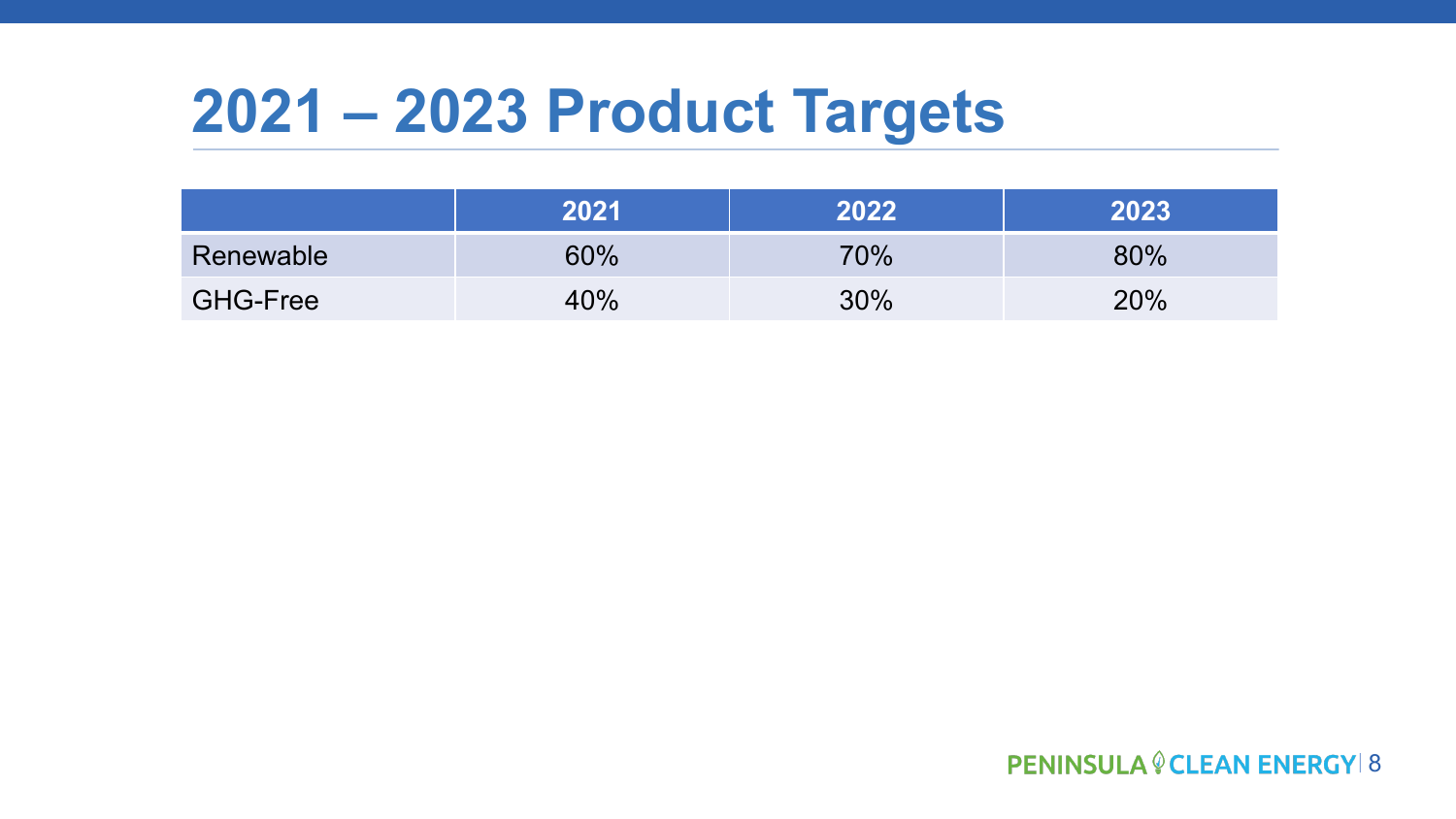# **Expected Allocation Volumes**

|                             | MWh / Year      |
|-----------------------------|-----------------|
| Large Hydroelectric 240,677 |                 |
|                             | Nuclear 867,437 |

#### **Assumptions**

- Full allocations for January December; actual availability depends on CPUC Advice Letter approval timeline
- Historic generation data for each of PG&E's facilities is available from the EIA
- Hydro
	- o Large Hydro Forecast: Assuming similar generation to 2014, and PCE's load share per the 2020 allocation. 2014 was a dry year, so this is a conservative estimate.
- Nuclear
	- o Assuming generation similar to the average of 2015-2018, and PCE's load share load share per the 2020 allocation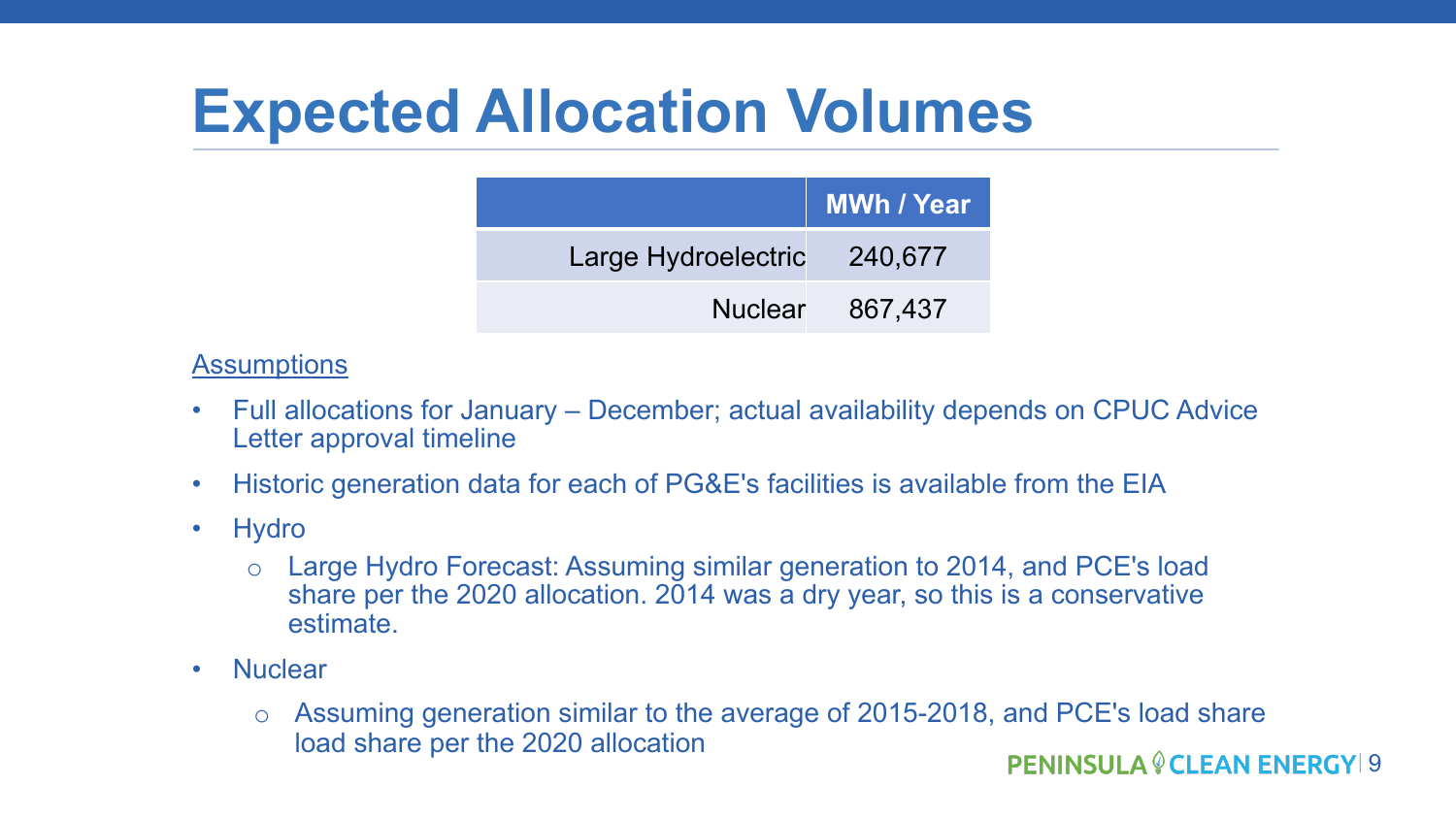# **Evaluated Three Scenarios**

#### Option 1:

Accept Hydro but Not Nuclear

- Accept PG&E Hydro allocations only
- Procure additional hydro to meet GHG-free targets

Option 2:

**Accept Hydro and Nuclear;** Prioritize Hydro on PCL

- Accept both hydro and nuclear allocations
- Use current hydro contracts + PG&E hydro allocations to meet GHG target first
- Only use nuclear as necessary to fill in open position
- Minimizes Nuclear percentage on Product Content Label

#### Option 3:

**Accept Hydro and Nuclear;** Sell Excess Hydro

- Accept both hydro and nuclear allocations
- Use nuclear first to fill in GHG target
- Sell excess hydro from current contracts and PG&E allocations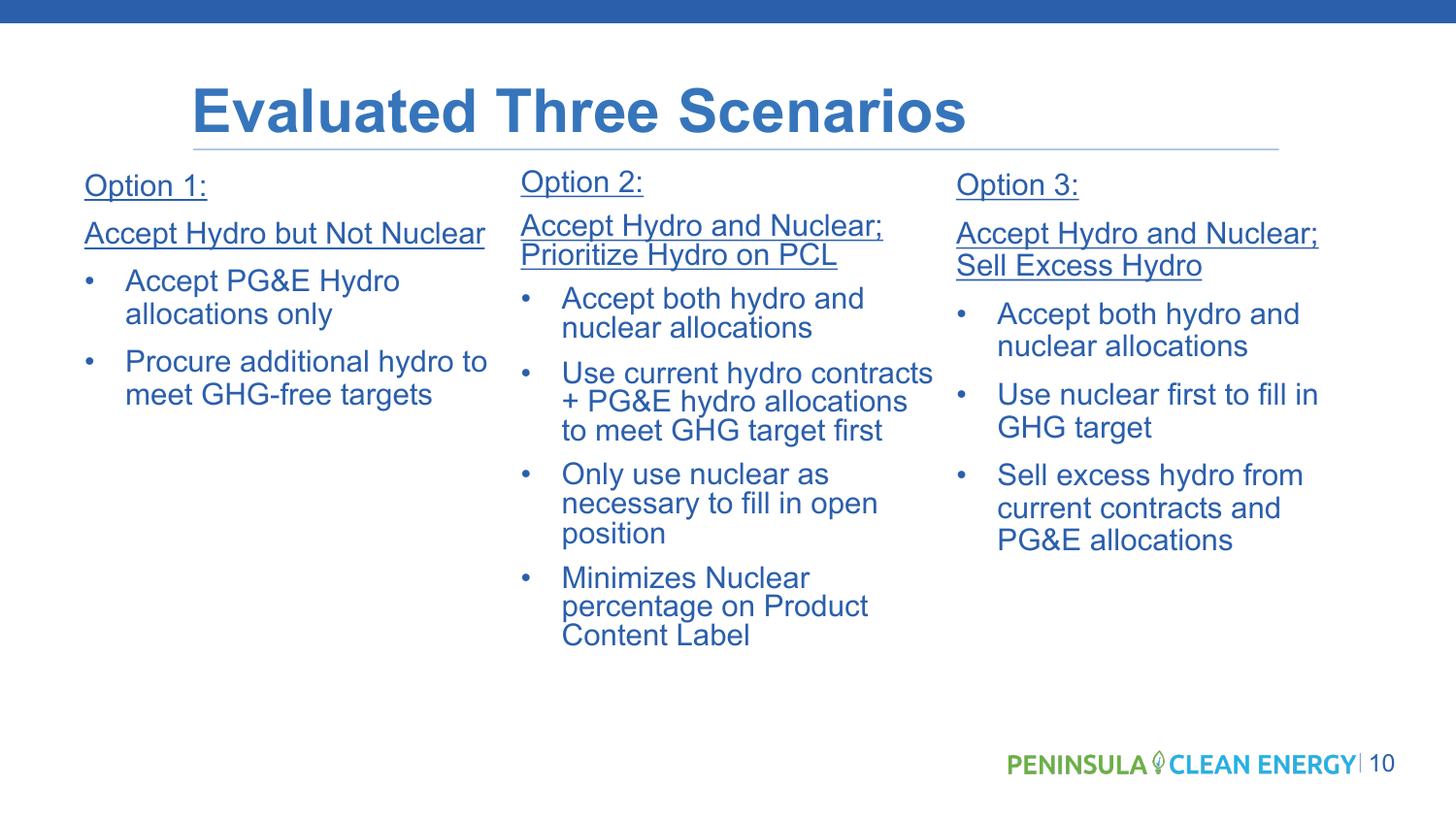### **Cost Scenarios – Notes and Assumptions**

- Allocations are received for January 1 December 31
- We can sell excess hydro in the Option 3 Scenario
	- Actual revenue will be based on market price (Range represents market prices between \$2/MWh - \$4.25/MWh)
	- Likely scenario for resale of excess Hydro is at \$2/MWh
- Mid-Case load scenario; does not incorporate Los Banos load, but this is relatively small
- No ability / value to sell excess nuclear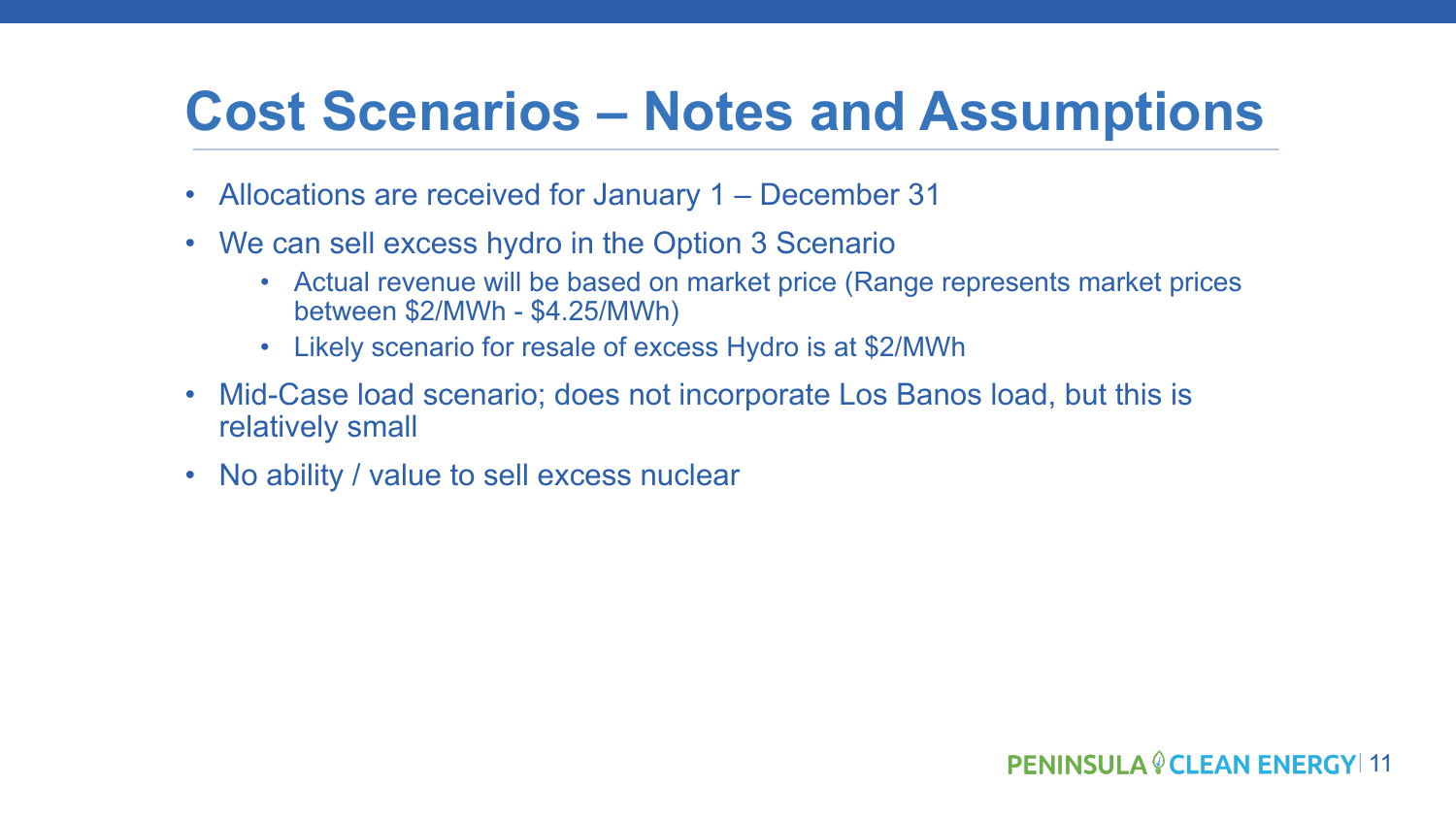# **Allocations for Calendar Year 2021**

|                                             |            | Calendar Year 2021   |    |                                                      |    |                                                                 |
|---------------------------------------------|------------|----------------------|----|------------------------------------------------------|----|-----------------------------------------------------------------|
|                                             |            | Option 1<br>Option 2 |    | Option 3                                             |    |                                                                 |
|                                             |            | Accept Hydro Only    |    | Accept Hydro and Nuclear, Prioritize<br>Hydro on PCL |    | Accept Both, Prioritize Nuclear on<br>PCL & Resell Excess Hydro |
| Range of Financial Impact                   |            |                      |    |                                                      |    |                                                                 |
| Low                                         | \$2/MWh    |                      |    |                                                      |    |                                                                 |
| Cost to fill Open Position - Low            |            | 1,171,046            |    | $\overline{\phantom{a}}$                             |    |                                                                 |
| Resale of Excess Hydro - Low                |            |                      |    |                                                      |    | (481, 354)                                                      |
| Net Cost - Low                              |            | \$<br>1,171,046      | \$ | $\overline{\phantom{a}}$                             | \$ | (481, 354)                                                      |
| Difference                                  |            |                      | \$ | 1,171,046                                            | \$ | 1,652,400                                                       |
| High                                        | \$4.25/MWh |                      |    |                                                      |    |                                                                 |
| Cost to fill Open Position - High           |            | 2,488,472            |    | $\overline{\phantom{a}}$                             |    | ٠                                                               |
| Resale of Excess Hydro - High               |            |                      |    |                                                      |    | (1, 198, 135)                                                   |
| Net Cost - High                             |            | \$<br>2,488,472      | \$ | $\overline{\phantom{a}}$                             | \$ | (1, 198, 135)                                                   |
| Difference                                  |            |                      | Ś  | 2,488,472                                            |    | 3,686,608                                                       |
| Buy Hydro at High, Sell Excess Hydro at Low |            |                      |    |                                                      |    |                                                                 |
| Cost to fill Open Position - High           |            | 2,488,472            |    | $\overline{\phantom{a}}$                             |    | $\overline{\phantom{a}}$                                        |
| Resale of Excess Hydro - Low                |            |                      |    |                                                      |    | (563, 828)                                                      |
| Net Cost                                    |            | \$<br>2,488,472      | \$ | $\overline{\phantom{a}}$                             | \$ | (563, 828)                                                      |
| Difference                                  |            |                      | \$ | 2,488,472                                            |    | 3,052,301                                                       |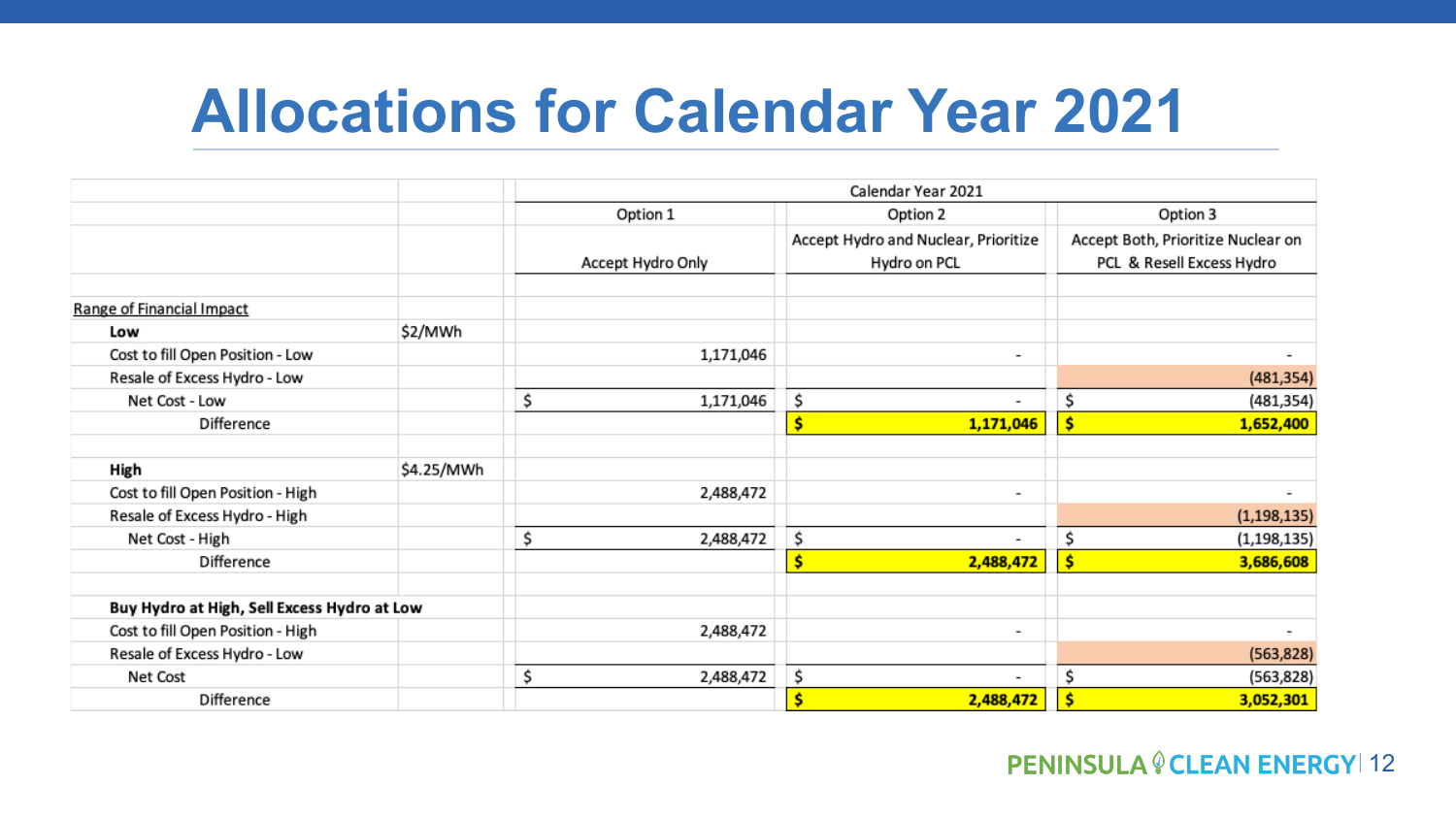### **Allocations for Calendar Year 2022**

|                                             |            | Calendar Year 2022 |                                                      |                                                                 |  |
|---------------------------------------------|------------|--------------------|------------------------------------------------------|-----------------------------------------------------------------|--|
|                                             |            | Option 1           | Option 2                                             |                                                                 |  |
|                                             |            | Accept Hydro Only  | Accept Hydro and Nuclear, Prioritize<br>Hydro on PCL | Accept Both, Prioritize Nuclear on<br>PCL & Resell Excess Hydro |  |
| Range of Financial Impact                   |            |                    |                                                      |                                                                 |  |
| Low                                         | \$2/MWh    |                    |                                                      |                                                                 |  |
| Cost to fill Open Position - Low            |            | 505,818            | $\overline{\phantom{a}}$                             | ٠                                                               |  |
| Resale of Excess Hydro - Low                |            |                    |                                                      | (481, 354)                                                      |  |
| Net Cost - Low                              |            | \$<br>505,818      | \$<br>$\overline{\phantom{a}}$                       | \$<br>(481, 354)                                                |  |
| Difference                                  |            |                    | Ś<br>505,818                                         | \$<br>987,172                                                   |  |
| High                                        | \$4.25/MWh |                    |                                                      |                                                                 |  |
| Cost to fill Open Position - High           |            | 1,074,862          | $\overline{\phantom{a}}$                             |                                                                 |  |
| Resale of Excess Hydro - High               |            |                    |                                                      | (2,611,745)                                                     |  |
| Net Cost - High                             |            | \$<br>1,074,862    | \$<br>$\overline{\phantom{a}}$                       | \$<br>(2,611,745)                                               |  |
| Difference                                  |            |                    | Ś<br>1,074,862                                       | 3,686,608<br>\$                                                 |  |
| Buy Hydro at High, Sell Excess Hydro at Low |            |                    |                                                      |                                                                 |  |
| Cost to fill Open Position - High           |            | 1,074,862          | $\overline{\phantom{a}}$                             | ۰                                                               |  |
| Resale of Excess Hydro - Low                |            |                    |                                                      | (1,229,057)                                                     |  |
| Net Cost                                    |            | \$<br>1,074,862    | \$<br>$\overline{\phantom{a}}$                       | \$<br>(1,229,057)                                               |  |
| Difference                                  |            |                    | \$<br>1,074,862                                      | 2,303,919                                                       |  |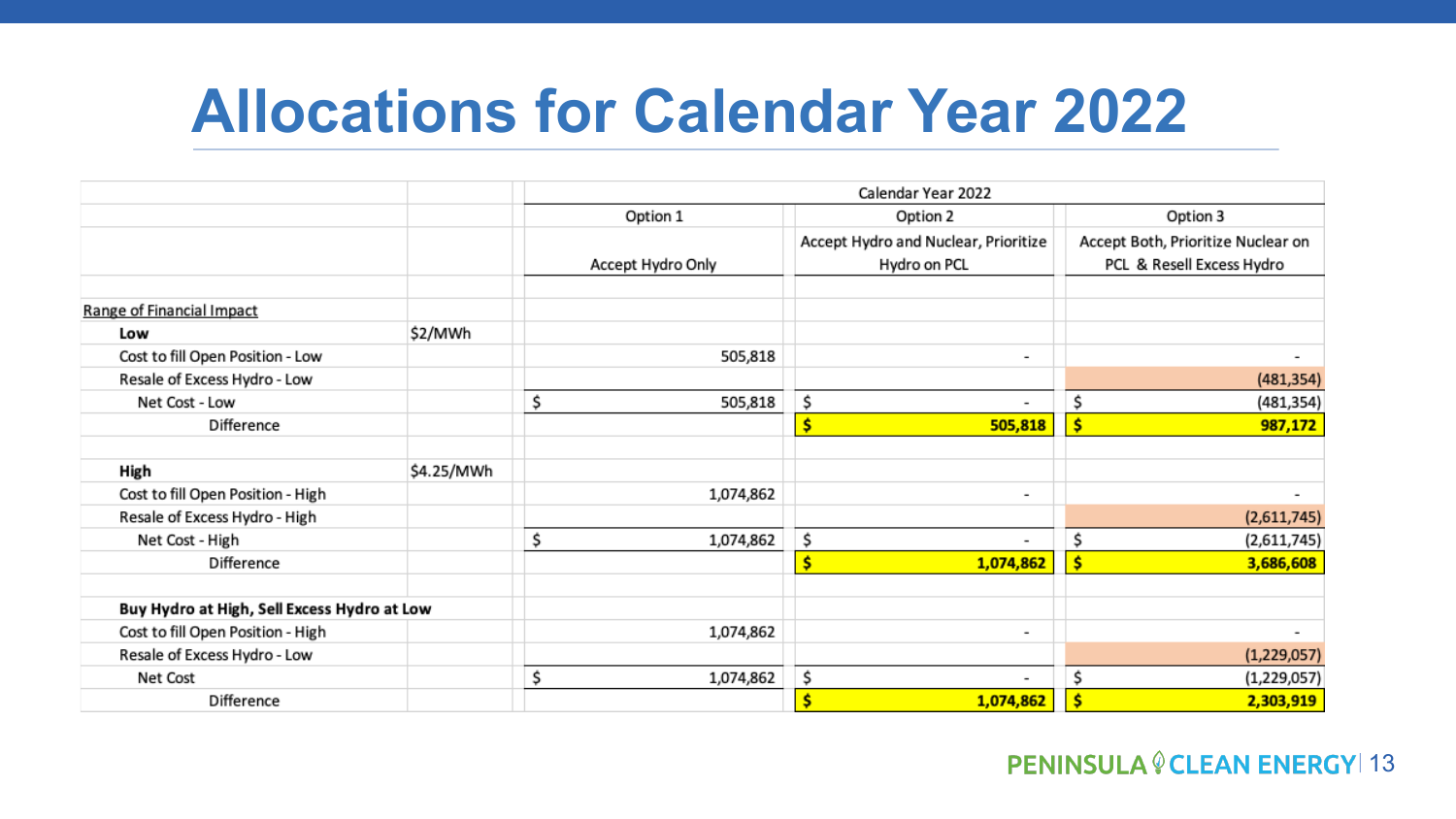### **Allocations for Calendar Year 2023**

|                                             |            | Calendar Year 2023   |                                                      |                                                                 |  |
|---------------------------------------------|------------|----------------------|------------------------------------------------------|-----------------------------------------------------------------|--|
|                                             |            | Option 1<br>Option 2 |                                                      | Option 3                                                        |  |
|                                             |            | Accept Hydro Only    | Accept Hydro and Nuclear, Prioritize<br>Hydro on PCL | Accept Both, Prioritize Nuclear on<br>PCL & Resell Excess Hydro |  |
| Range of Financial Impact                   |            |                      |                                                      |                                                                 |  |
| Low                                         | \$2/MWh    |                      |                                                      |                                                                 |  |
| Cost to fill Open Position - Low            |            | 179,124              | $\overline{\phantom{a}}$                             |                                                                 |  |
| Resale of Excess Hydro - Low                |            |                      |                                                      | (481, 354)                                                      |  |
| Net Cost - Low                              |            | \$<br>179,124        | \$<br>$\overline{\phantom{a}}$                       | Ś<br>(481,354)                                                  |  |
| Difference                                  |            |                      | \$<br>179,124                                        | \$<br>660,478                                                   |  |
| High                                        | \$4.25/MWh |                      |                                                      |                                                                 |  |
| Cost to fill Open Position - High           |            | 380,638              | $\overline{\phantom{a}}$                             | ۰                                                               |  |
| Resale of Excess Hydro - High               |            |                      |                                                      | (2, 297, 877)                                                   |  |
| Net Cost - High                             |            | \$<br>380,638        | \$<br>$\overline{\phantom{a}}$                       | \$<br>(2, 297, 877)                                             |  |
| Difference                                  |            |                      | \$<br>380,638                                        | 2,678,515                                                       |  |
| Buy Hydro at High, Sell Excess Hydro at Low |            |                      |                                                      |                                                                 |  |
| Cost to fill Open Position - High           |            | 380,638              | $\overline{\phantom{a}}$                             |                                                                 |  |
| Resale of Excess Hydro - Low                |            |                      |                                                      | (1,081,354)                                                     |  |
| Net Cost                                    |            | \$<br>380,638        | \$<br>$\overline{\phantom{a}}$                       | \$<br>(1,081,354)                                               |  |
| Difference                                  |            |                      | \$<br>380,638                                        | 1,461,992                                                       |  |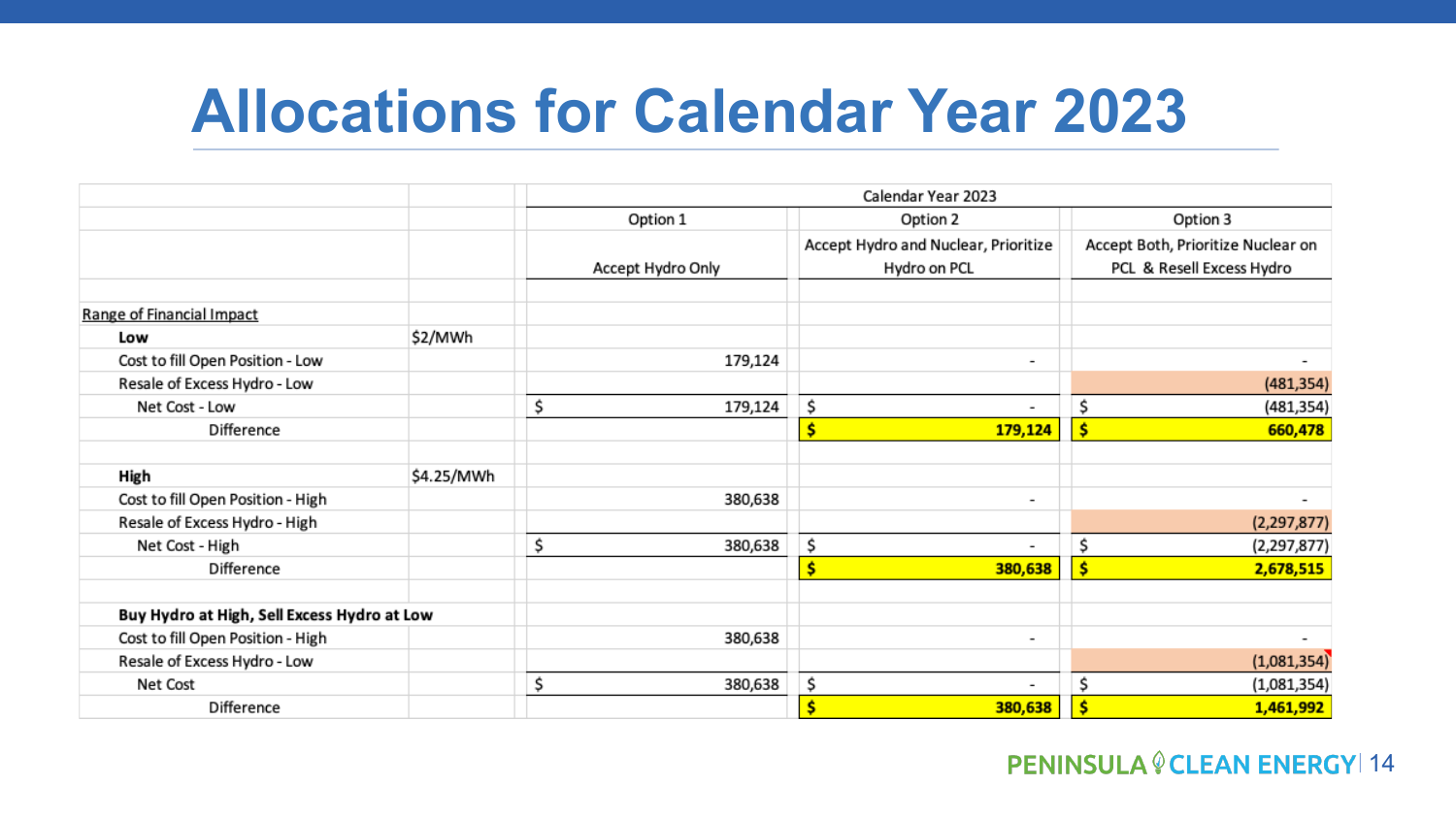### **Allocations for 3-Year Period – 2021-2023**

|                                             |            | 3-Year Summary    |                                                      |                                                                 |  |
|---------------------------------------------|------------|-------------------|------------------------------------------------------|-----------------------------------------------------------------|--|
|                                             |            | Option 1          | Option 2                                             | Option 3                                                        |  |
|                                             |            | Accept Hydro Only | Accept Hydro and Nuclear, Prioritize<br>Hydro on PCL | Accept Both, Prioritize Nuclear on<br>PCL & Resell Excess Hydro |  |
| Range of Financial Impact                   |            |                   |                                                      |                                                                 |  |
| Low                                         | \$2/MWh    |                   |                                                      |                                                                 |  |
| Cost to fill Open Position - Low            |            | 1,855,987         | $\overline{\phantom{a}}$                             |                                                                 |  |
| Resale of Excess Hydro - Low                |            | 0                 | 0                                                    | (1,444,062)                                                     |  |
| Net Cost - Low                              |            | \$<br>1,855,987   | \$                                                   | \$<br>(1,444,062)                                               |  |
| Difference                                  |            |                   | \$<br>1,855,987                                      | \$<br>3,300,049                                                 |  |
| High                                        | \$4.25/MWh |                   |                                                      |                                                                 |  |
| Cost to fill Open Position - High           |            | 3,943,973         | $\overline{\phantom{a}}$                             |                                                                 |  |
| Resale of Excess Hydro - High               |            | O                 | $\overline{\phantom{a}}$                             | (6, 107, 758)                                                   |  |
| Net Cost - High                             |            | \$<br>3,943,973   | \$<br>$\overline{\phantom{a}}$                       | \$<br>(6, 107, 758)                                             |  |
| Difference                                  |            |                   | Ś<br>3,943,973                                       | Ś<br>10,051,731                                                 |  |
| Buy Hydro at High, Sell Excess Hydro at Low |            |                   |                                                      |                                                                 |  |
| Cost to fill Open Position - High           |            | 3,943,973         | $\overline{\phantom{a}}$                             |                                                                 |  |
| Resale of Excess Hydro - Low                |            | 0                 | 0                                                    | (2,874,239)                                                     |  |
| Net Cost                                    |            | \$<br>3,943,973   | \$                                                   | \$<br>(2,874,239)                                               |  |
| Difference                                  |            |                   | Ś<br>3,943,973                                       | Ś<br>6,818,212                                                  |  |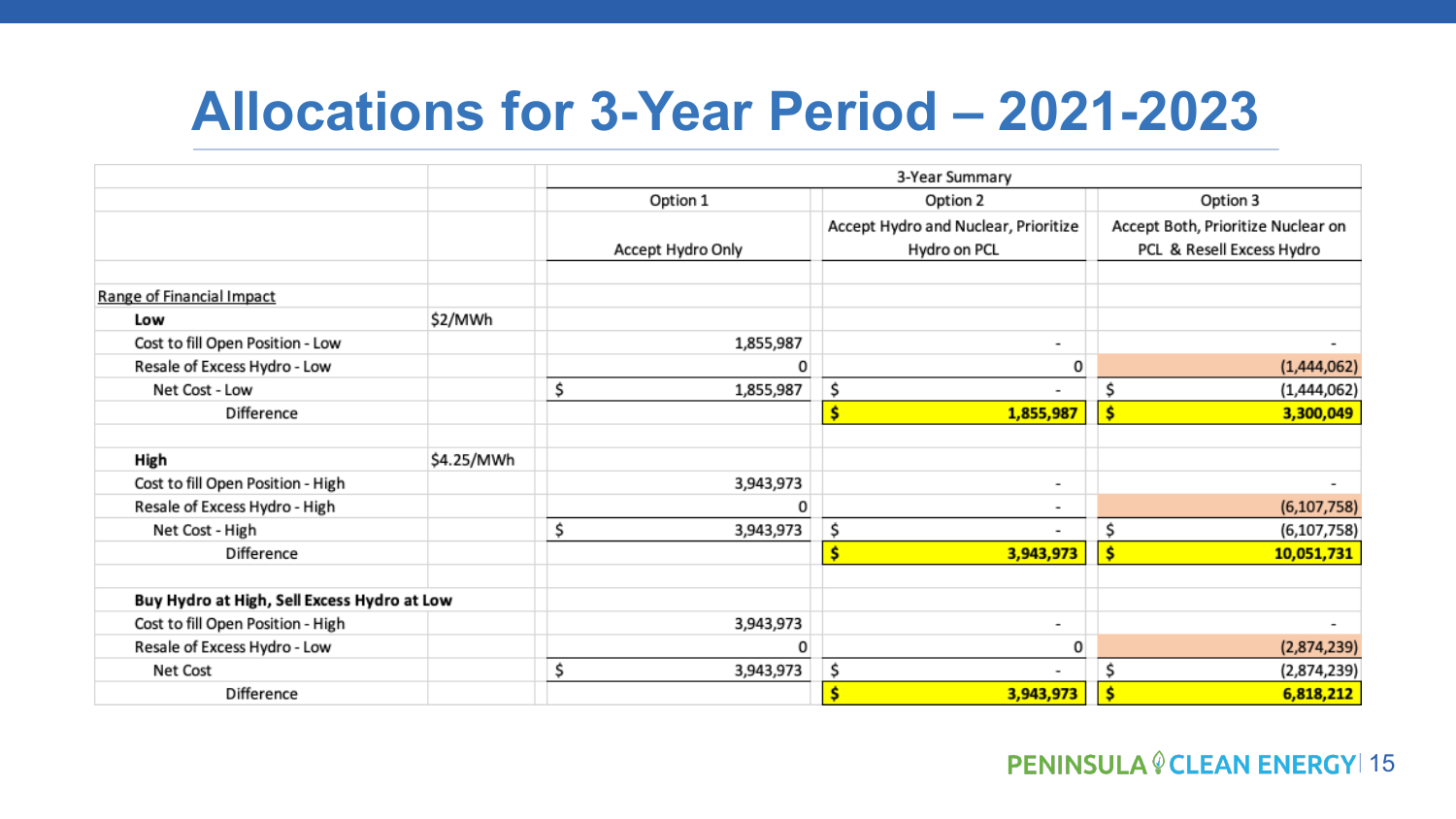### **Expected Power Content Label: Option 1**

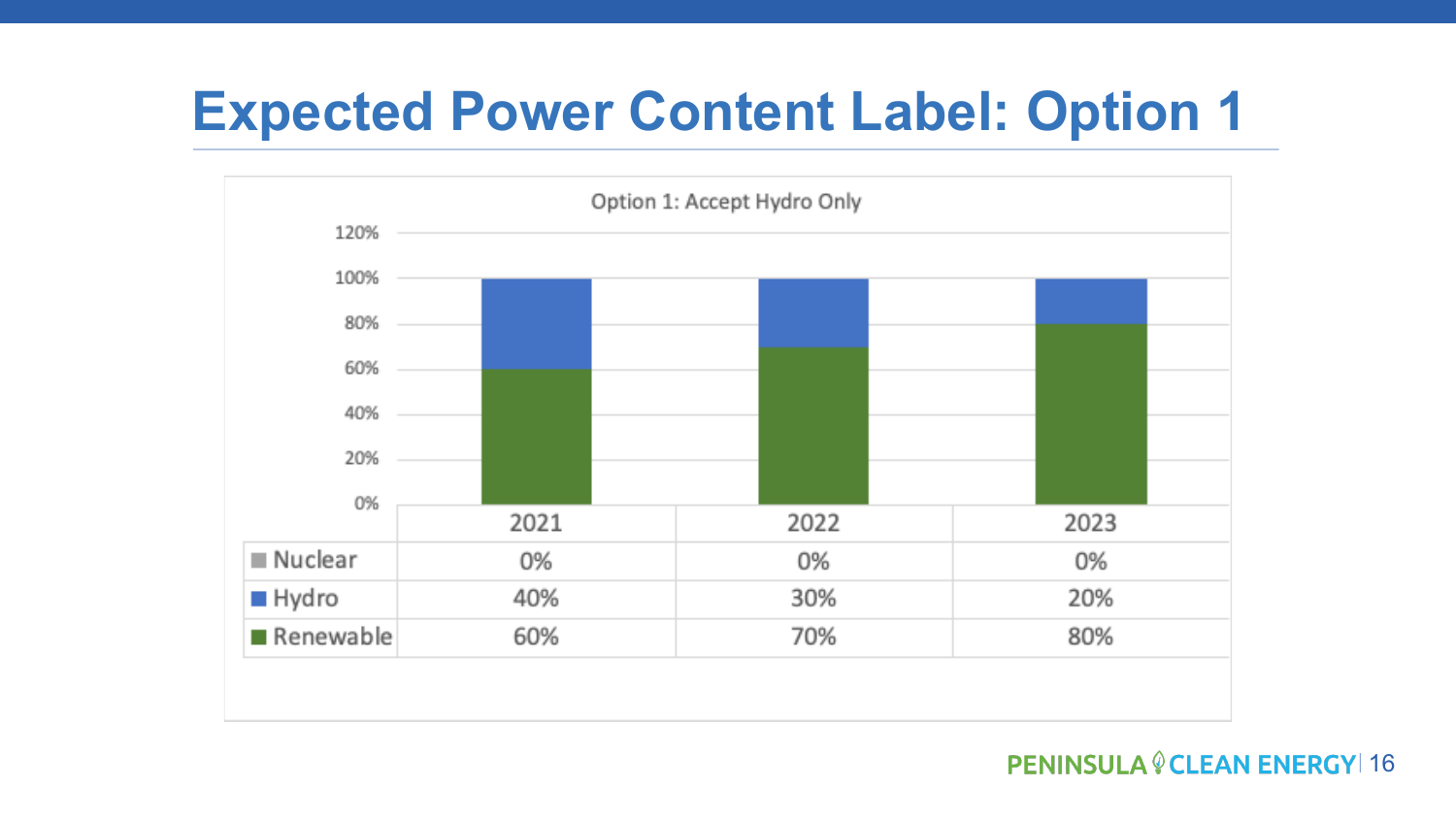### **Expected Power Content Label: Option 2**

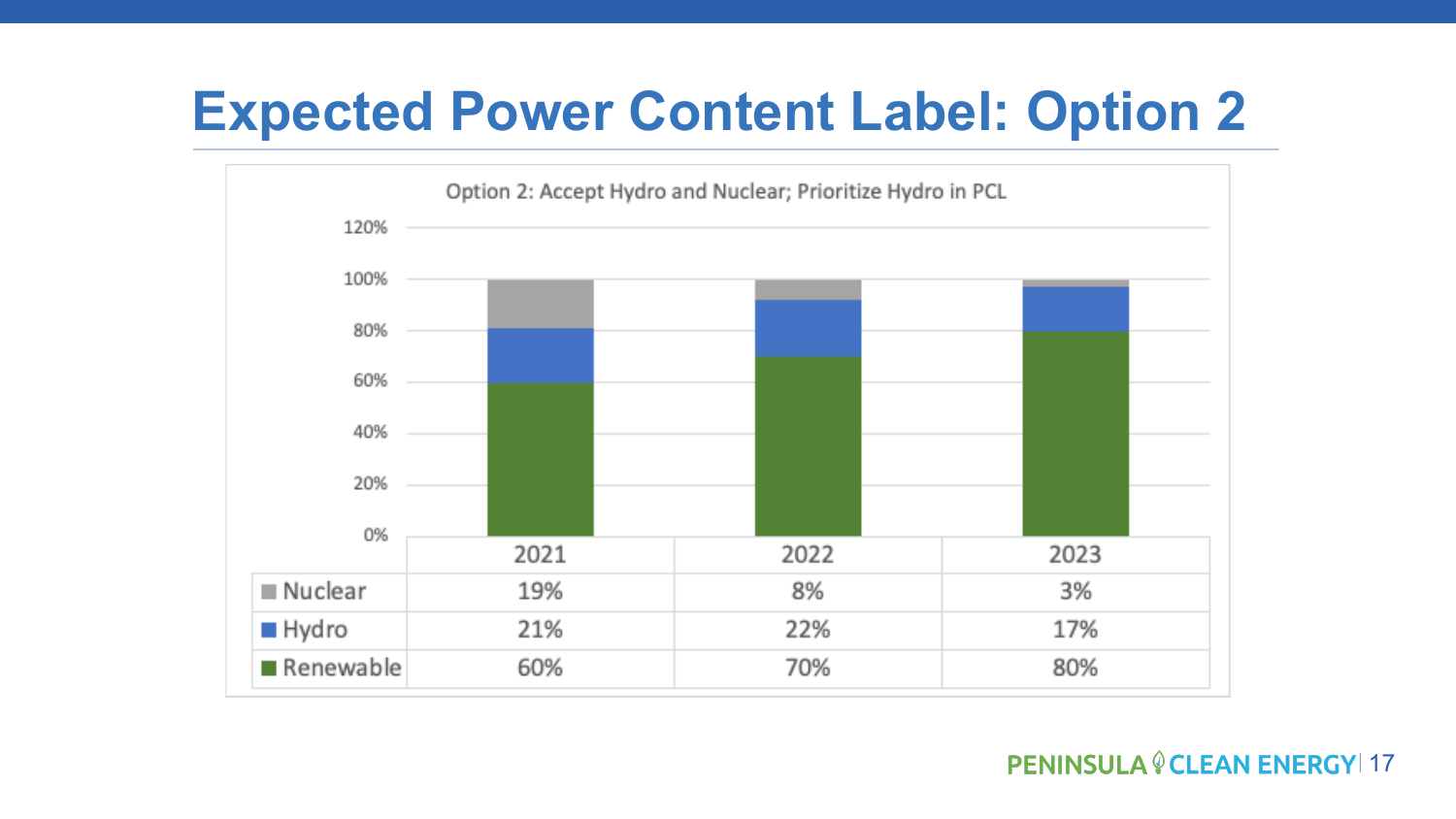### **Expected Power Content Label: Option 3**

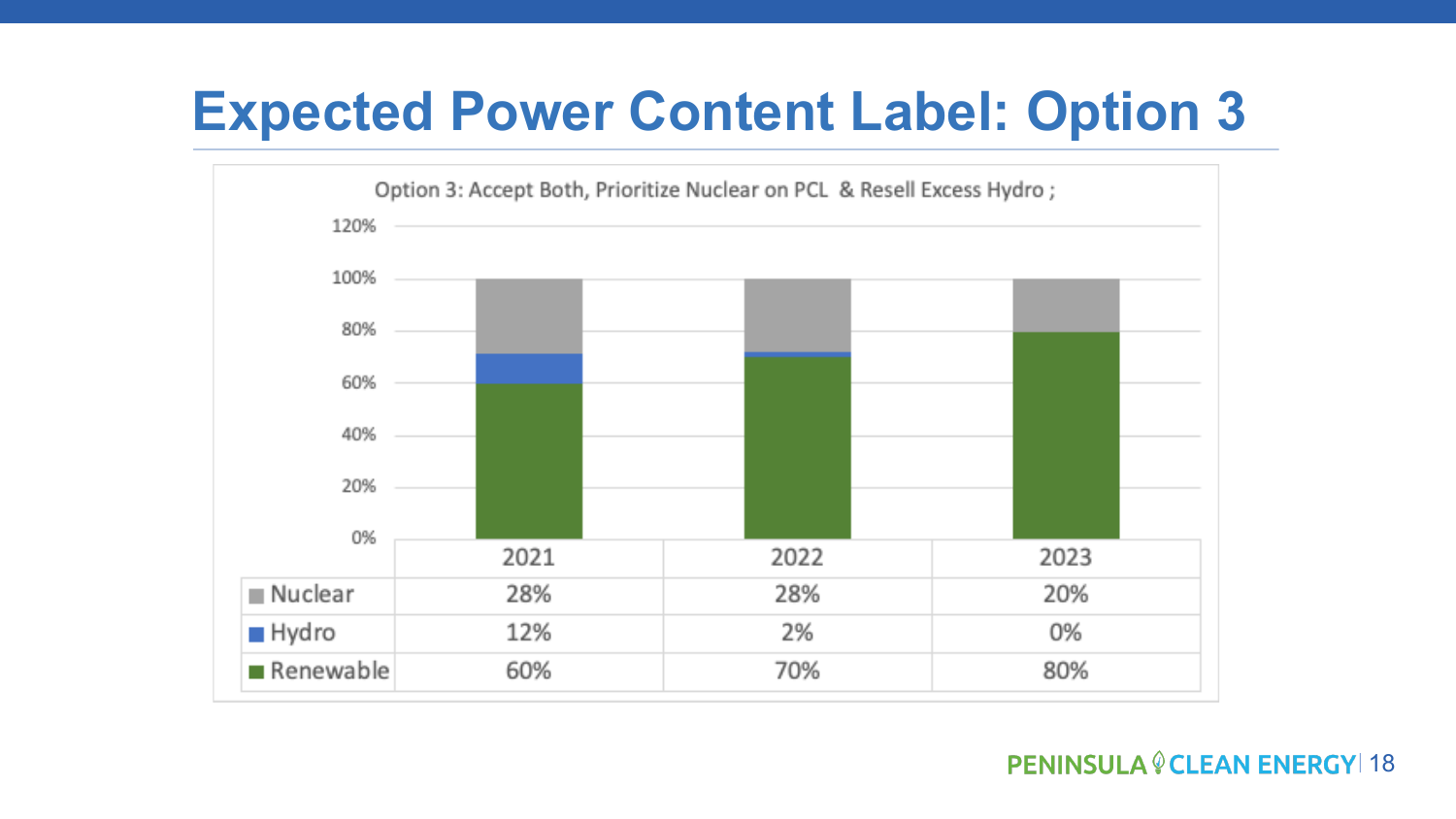### **Power Content Label: Summary**

|                     | 2021  | 2022 | 2023  |
|---------------------|-------|------|-------|
| Option 1:           |       |      |       |
| <b>Nuclear</b>      | $0\%$ | 0%   | $0\%$ |
| Large Hydro         | 40%   | 30%  | 20%   |
| Option 2:           |       |      |       |
| <b>Nuclear</b>      | 19%   | 8%   | 3%    |
| Large Hydro         | 21%   | 22%  | 17%   |
| Option 3:           |       |      |       |
| <b>Nuclear</b>      | 28%   | 28%  | 20%   |
| Large Hydro         | 12%   | 2%   | $0\%$ |
| <b>All Options:</b> |       |      |       |
| <b>Renewables</b>   | 60%   | 70%  | 80%   |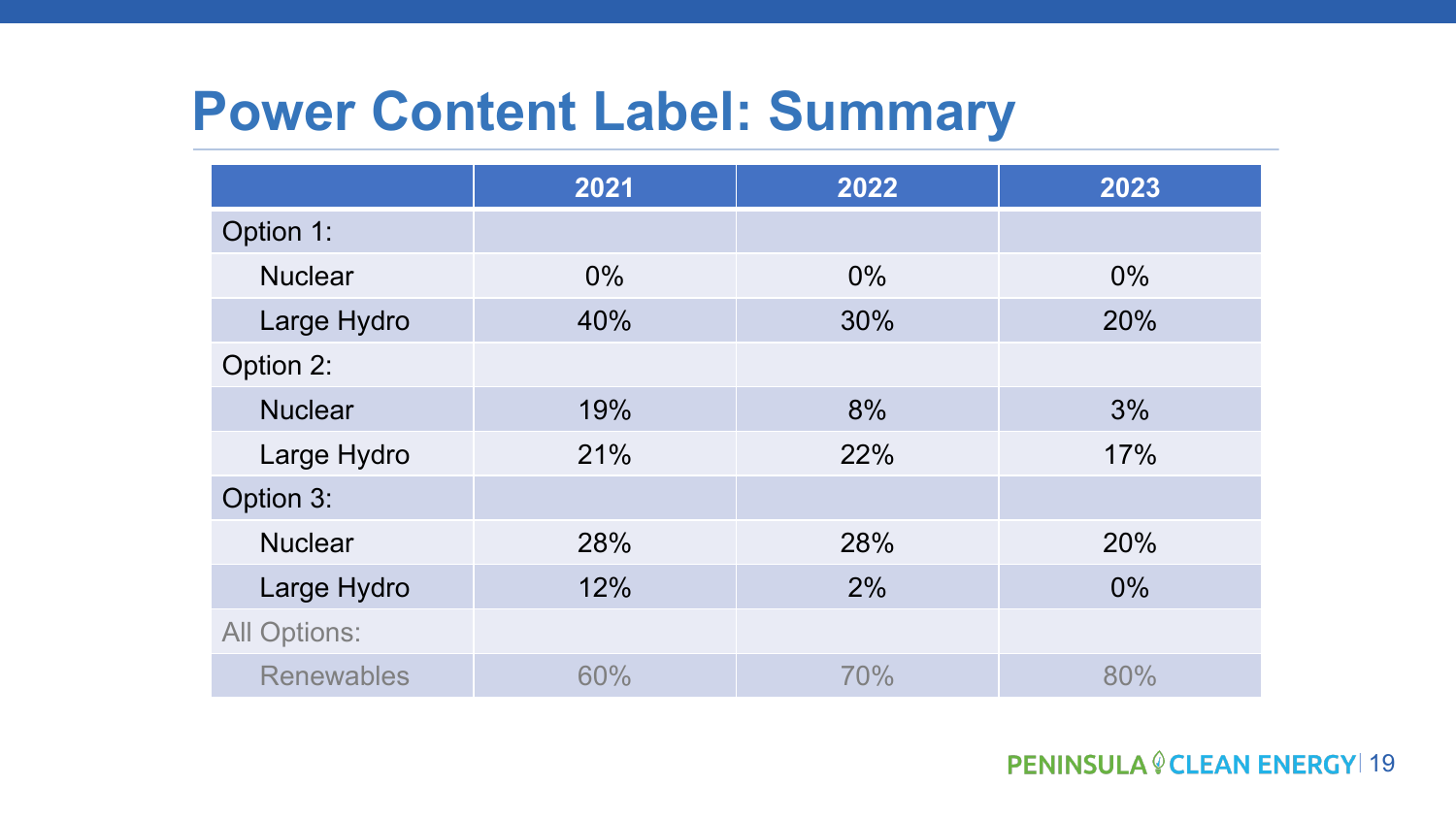### **Risks**

- For Option 3, our savings are based on the ability to sell excess hydro at the assumed price, if there is no demand, or if prices are lower, the savings will be lowered
- Actual generation volume from PG&E may differ from our projection
- Actual load may differ from our projection
- PG&E doesn't make allocations for 2022 or 2023
- Allocations are not effective until later in the year we don't receive full allocations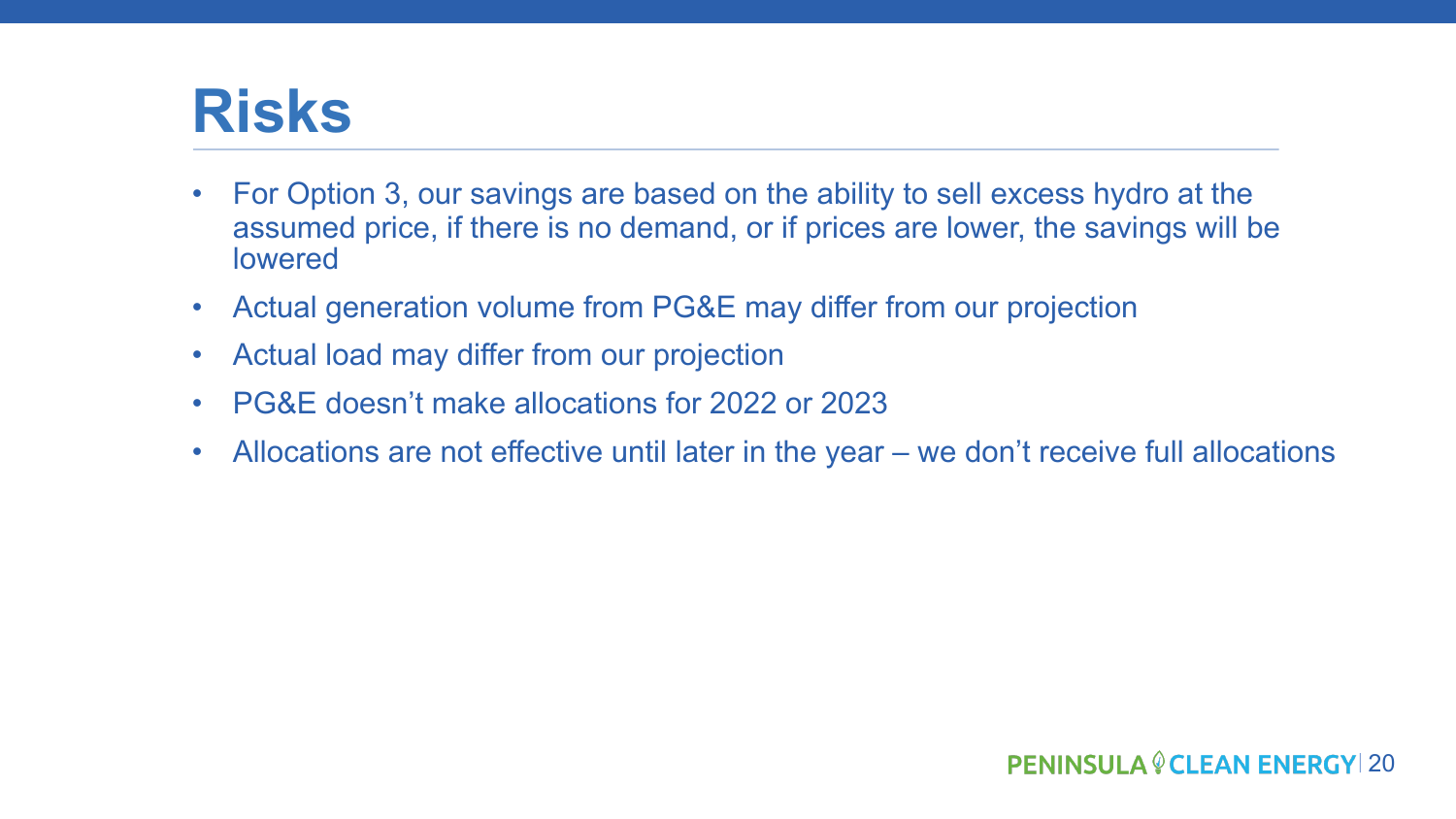# **Other CCAs Approach**

- CCA's who plan to accept PG&E Nuclear Allocation
	- o Silicon Valley Clean Energy (SVCE
	- o San Jose Clean Energy (SJCE)
- CCA's who plan to reject PG&E Nuclear Allocation
	- o Central Coast Community Power (Monterey Bay Comm Power MBCP)
	- o Sonoma Clean Power (SCP)
	- o Clean Power San Francisco (CPSF)
	- o Marin Clean Energy (MCE)
	- o East Bay Community Energy (EBCE) \*\*
- All CCA's indicated that they were not changing their decision from the 2020 allocations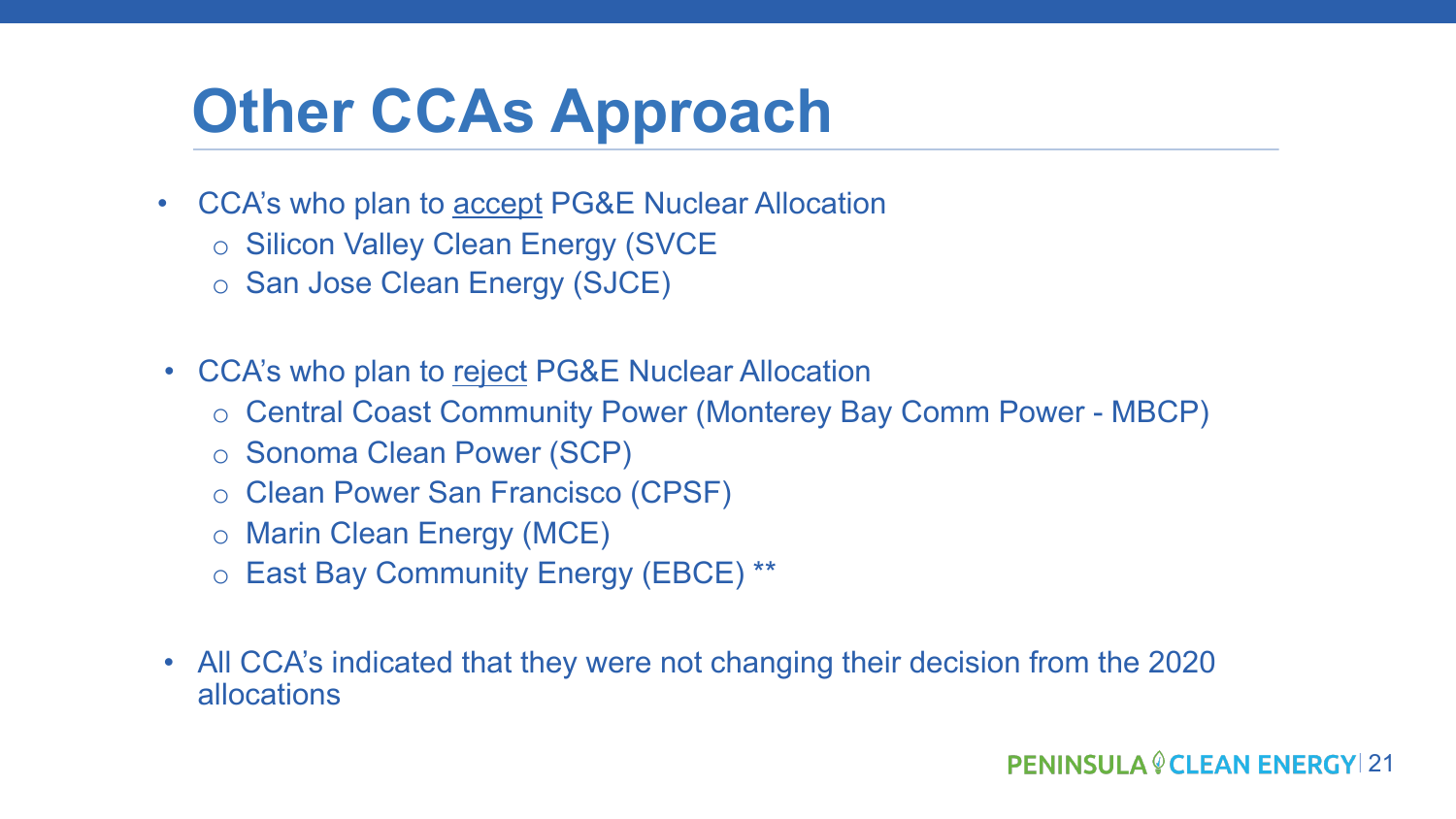# **Citizens Advisory Committee**

- Discussed with CAC on Thursday 11/5
- Voted 7 to 3 to reject nuclear allocation and accept hydro allocation – follow same path as 2020